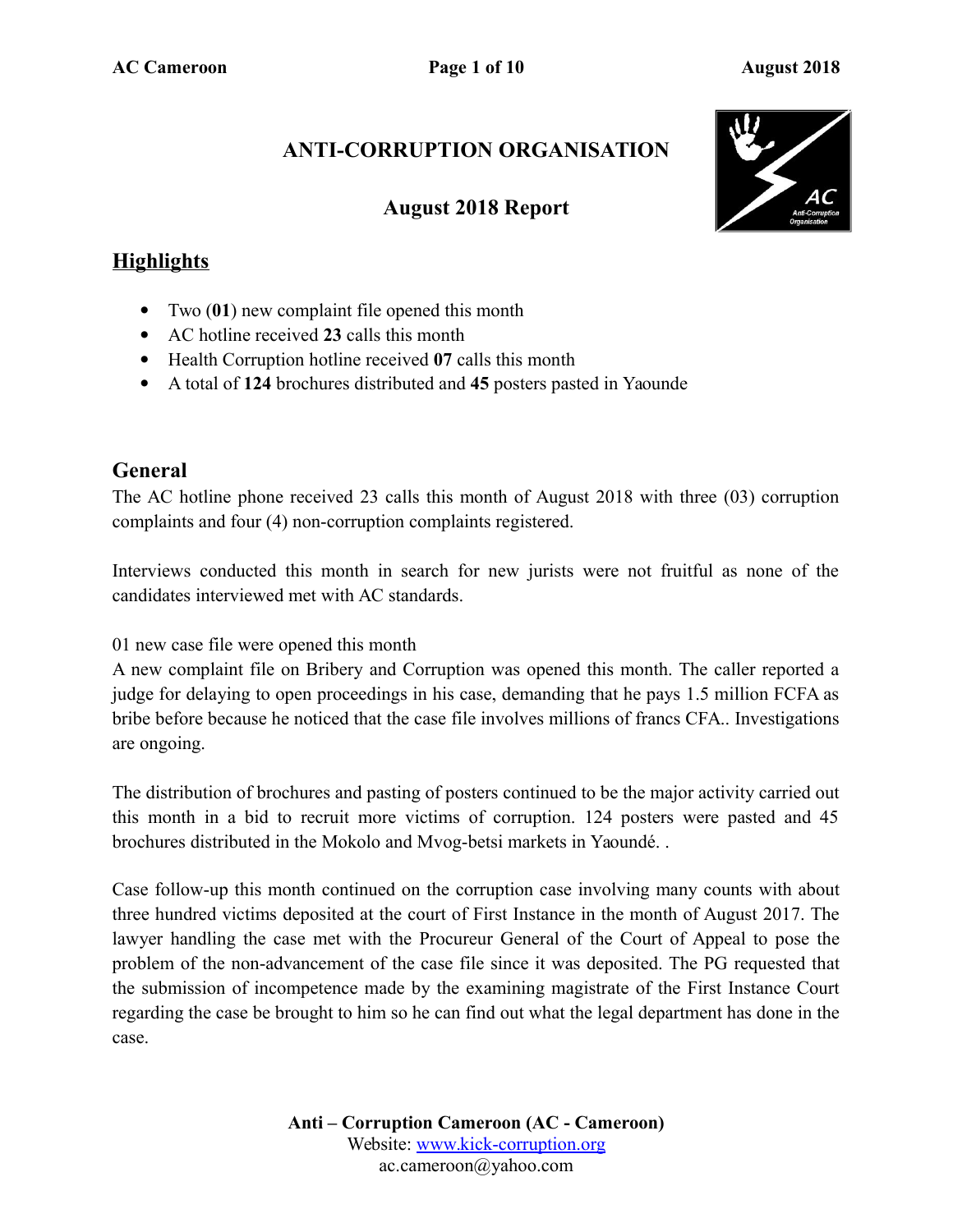#### **AC Hotline Phone**

The AC hotline phone received 23 calls this month of August 2018, a decrease from last month's calls, registering four (03) corruption and corruption related complaints and four (04) noncorruption complaints. The calls have been analyzed and represented on charts as seen below;

# **AC Hotline Calls Split August 2018**



Responsive calls this month of August 2018 represented 83% while 17% of callers' numbers were non-responsive.

## **AC Hotline Responsive Calls Split August 2018**

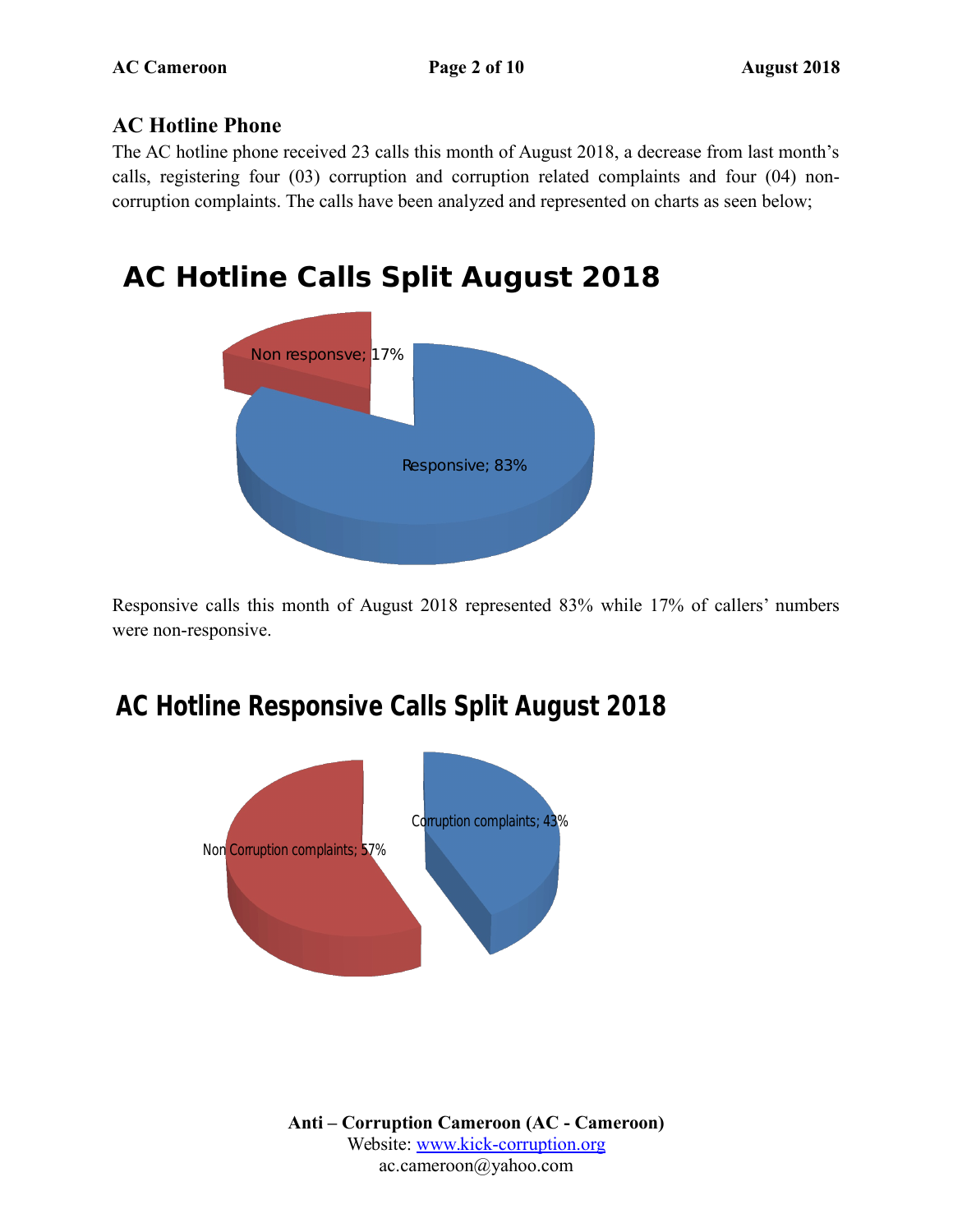This month of August 2018, complaints that were not related to corruption were the most complaints registered representing 57% of responsive calls while corruption complaints represented just 43% of complaints reported

## **AC Hotline Corruption Complaints Split August 2018**



Complaints against bribery and corruption was the highest corruption complaint reported this month of August 2018 representing 67% while complaints on abuse of power represented just 33% of total corruption complaints

### **AC Hotline Non-Corruption Complaints Split August 2018**



This of month August 2018, complaint on delay of justice represented 34% of total noncorruption complaints while complaints of illegal logging and private complaint had 33% each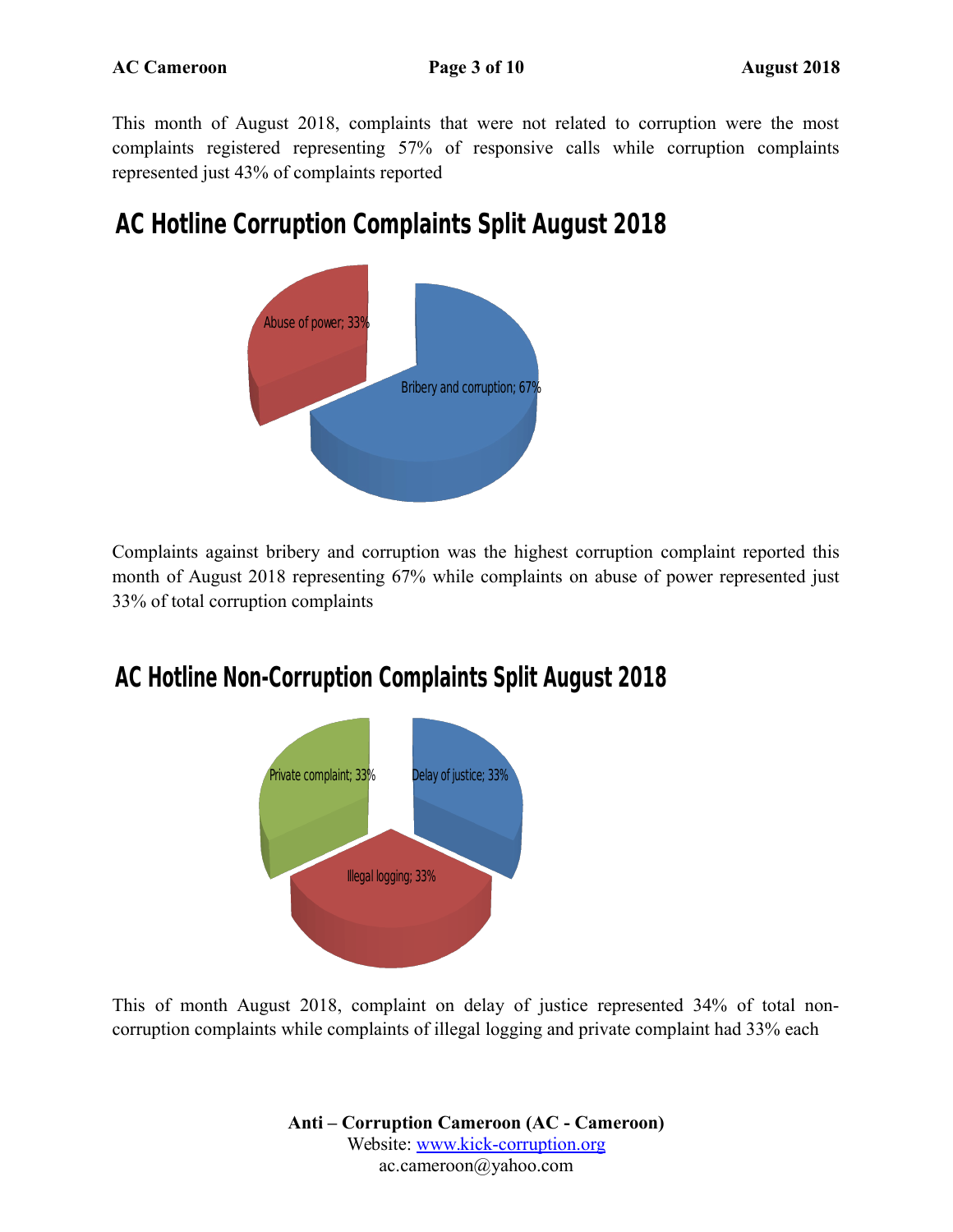#### **Gender**

## **AC Hotline Gender Split August 2018**



August 2018 registered 82% of participants in calls of the male gender while the female gender made up only 18% of callers.

#### **Age Range of Callers**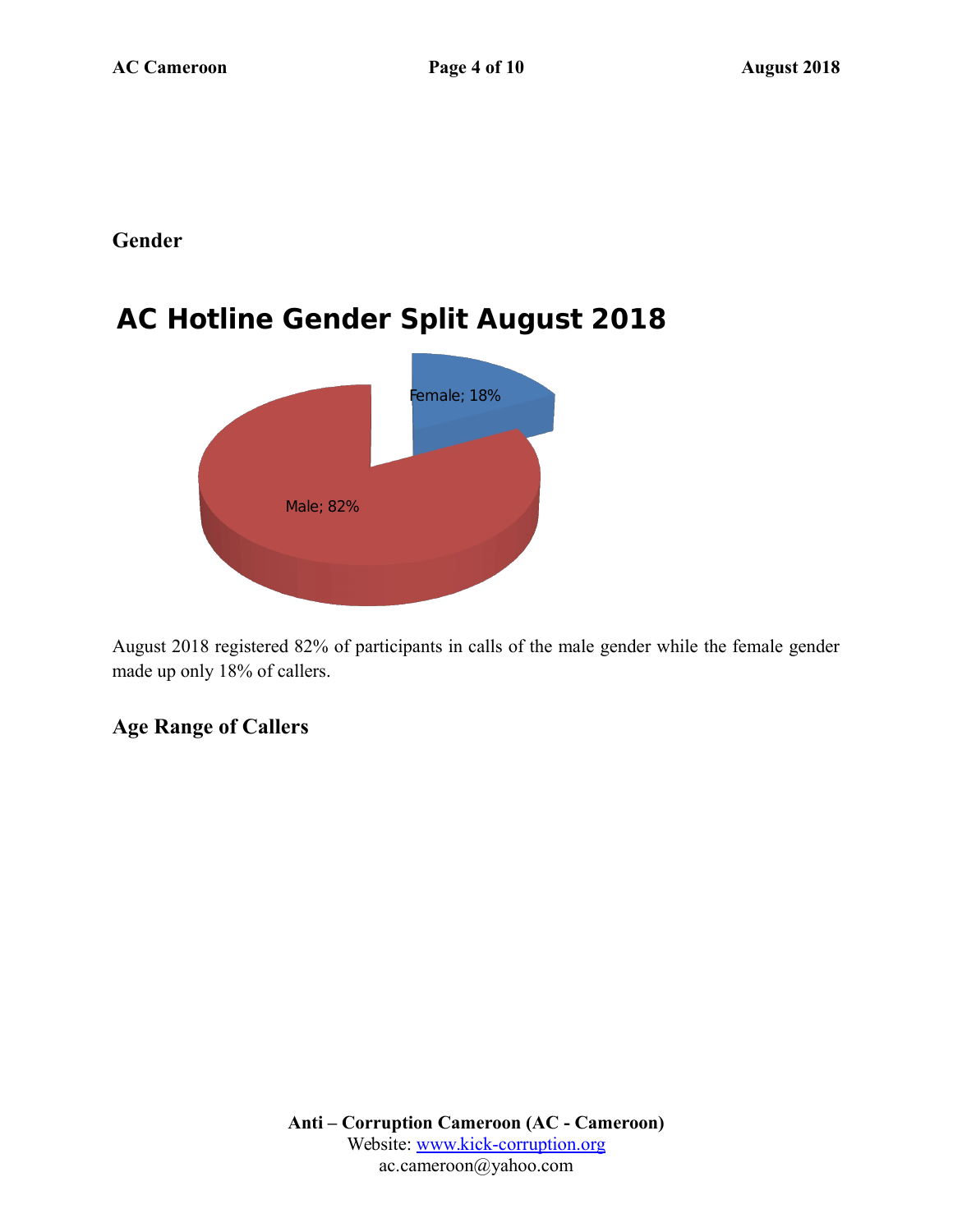# **AC Hotline Gender Split August 2018**



As is the trend with calls, the adult age-range participated with most calls representing 54% of total callers and the youth age-range with 31% of calls while the elderly age-range represented 15%.

### **Regional Representation**



## **AC Hotline Regional Representation August 2018**

This month of July 2018 the Centre region registered the most calls with 47%, the Littoral region with 27% while the East and North regions both registered 13% each of calls.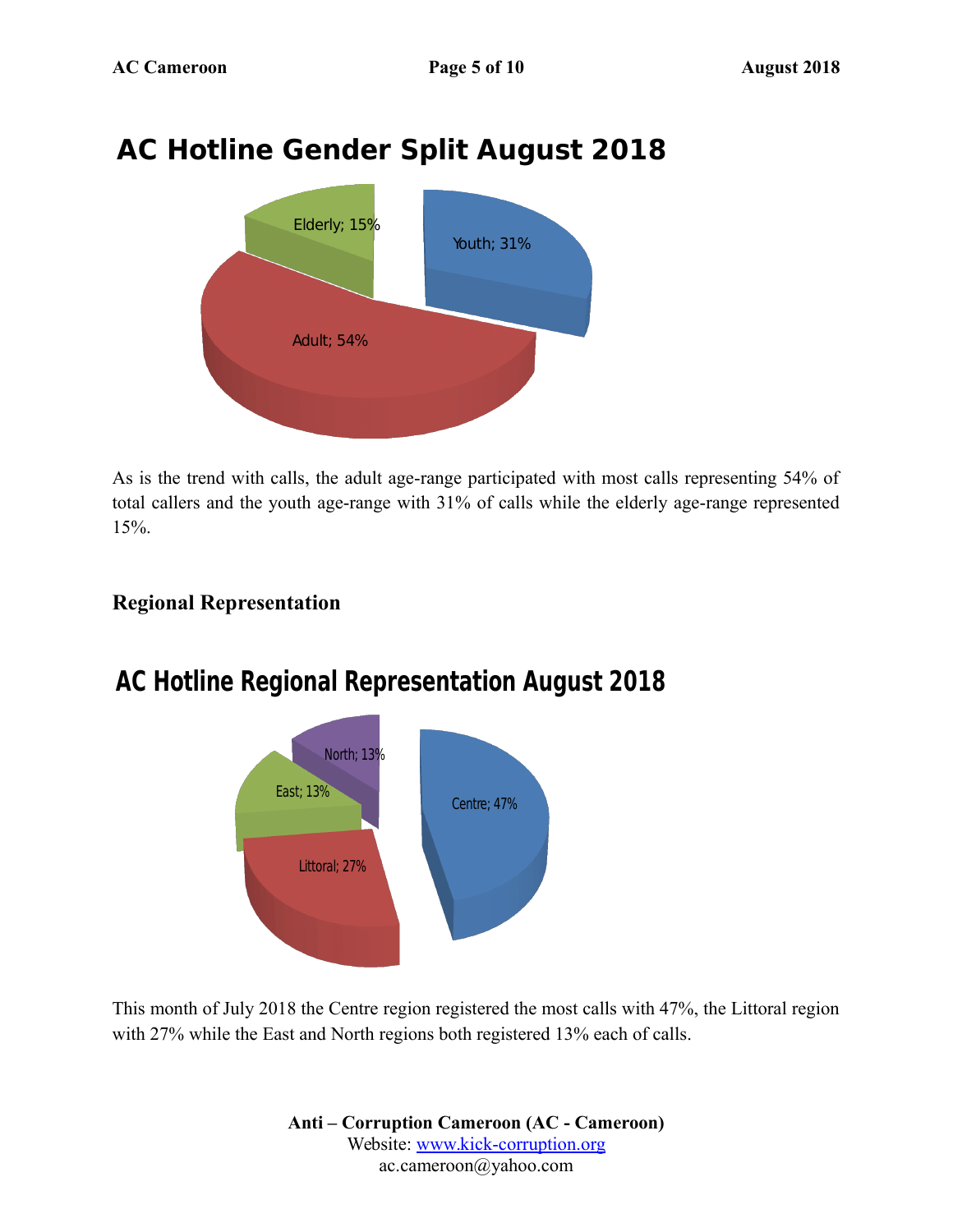#### **Investigations**

Investigations are ongoing in a new complaint file opened this month on Bribery and Corruption. The caller complained that a judge has delayed proceedings in his case file for more than eight months when he has all the necessary evidence and material proof but he is soliciting 1.5million FCFA before starting the procedure just because it is a case file involving millions of francs CFA. AC is still working with the victim to gather detail information on the case.

### **Legal follow-up**

Case follow-up this month continued on the corruption case involving many counts with about three hundred victims deposited at the court of First Instance in the month of August 2017. The lawyer handling the case met with the Procureur General of the Court of Appeal to pose the problem of the non-advancement of the case file since it was deposited. The PG requested that the submission f incompetence made by the examining magistrate of the First Instance Court regarding the case be brought to him so he can know what the legal department has done regarding the advancement of the case.

### **Health Corruption Hotline**

The Health Corruption hotline received seven (07) calls this month of August 2018, registering one non corruption complaint.

Data from the calls has been analyzed as is represented on charts below.



# **Health Corruption Hotline Calls Split August 2018**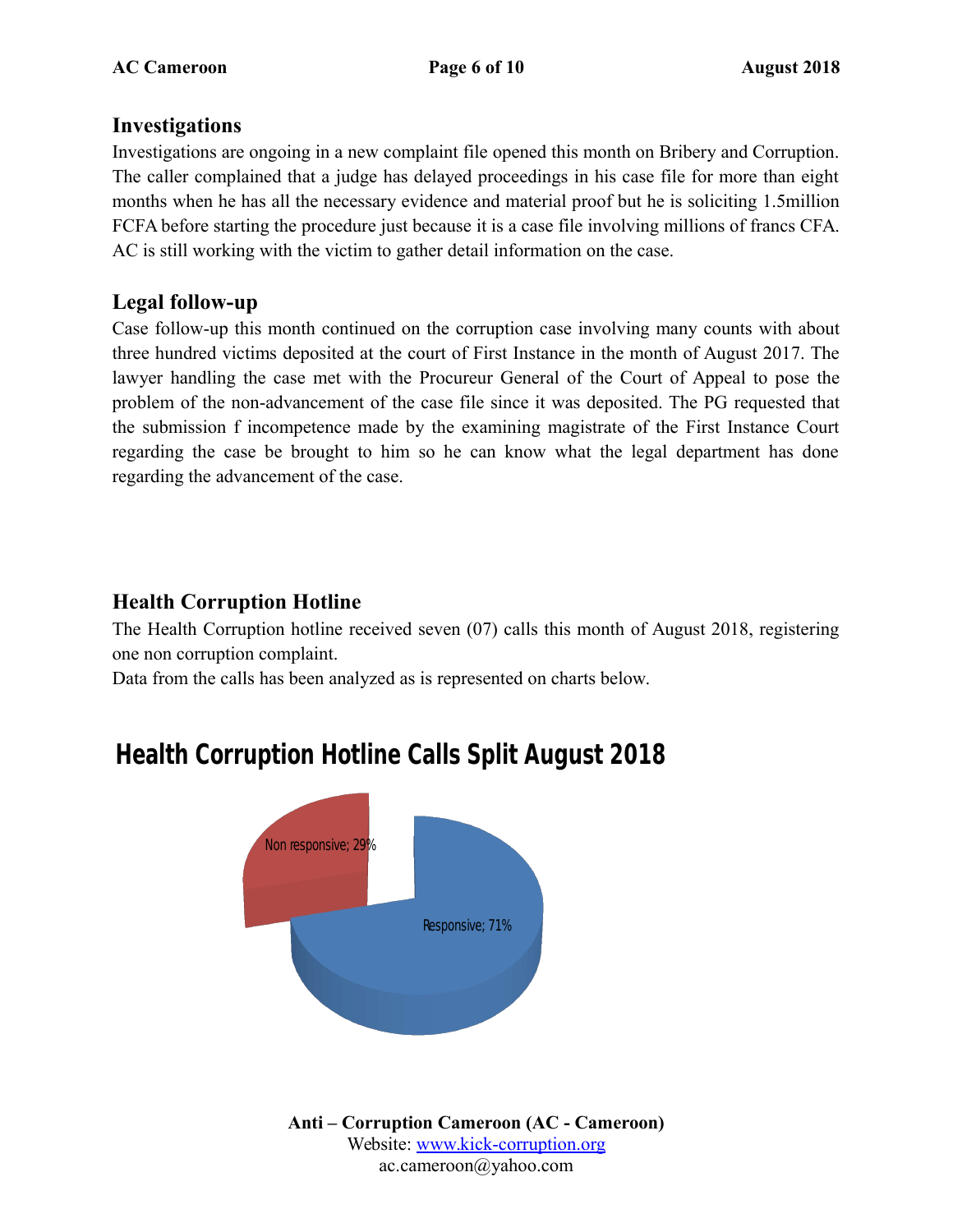71% of calls received through the Health Corruption phone were responsive while 29% of calls were non responsive.

### **Gender**

## **Health Corruption Gender Split August 2018**



The female gender participated with the most calls this month registering 57% of total calls while the male gender participated with 38% of calls.

### **Age Range of Callers**



### **Health corruption Hotline Age-Range of Callers August 2018**

**Anti – Corruption Cameroon (AC - Cameroon)** Website: [www.kick-corruption.org](http://www.kick-corruption.org/) ac.cameroon@yahoo.com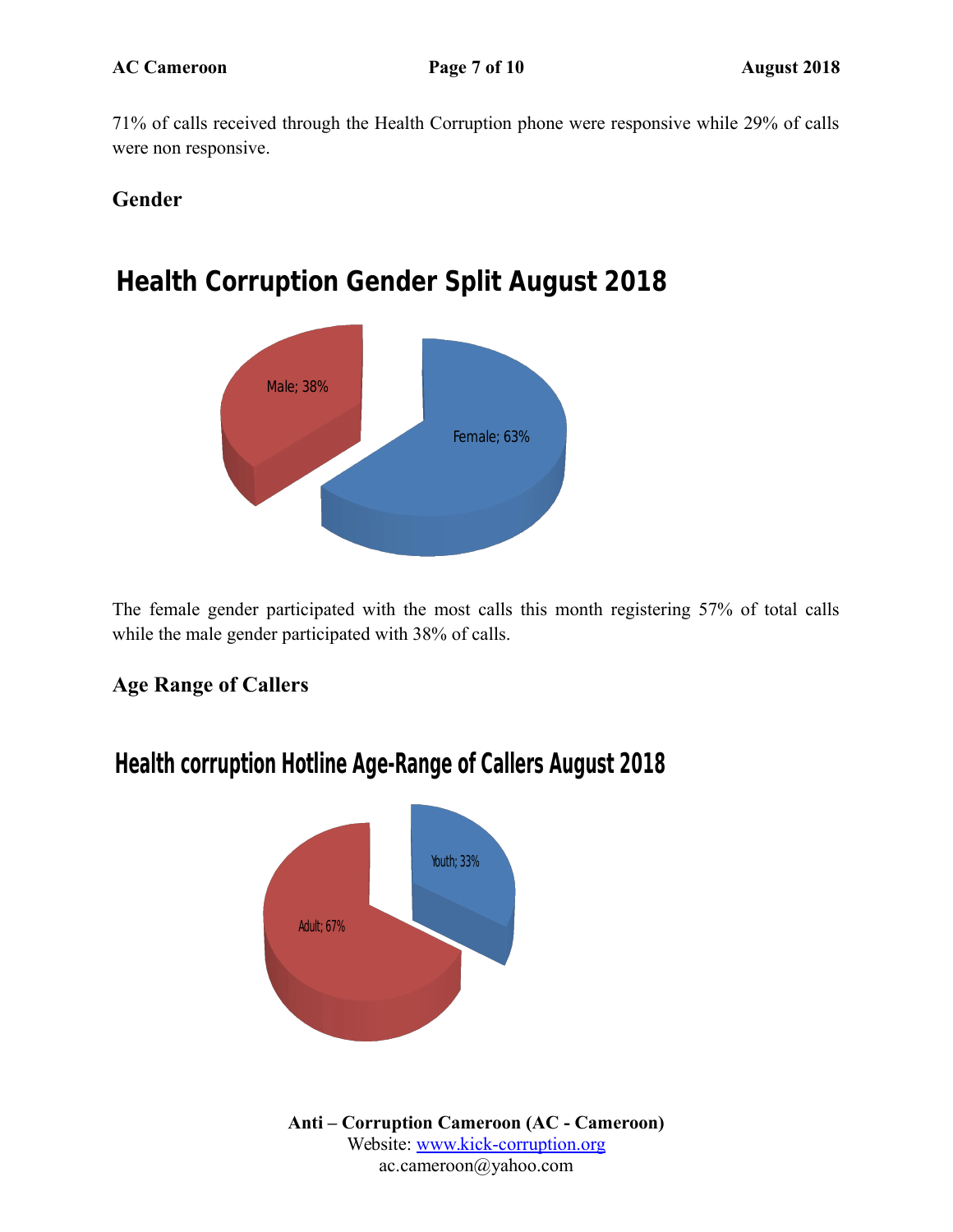The adult age range participated with 67% of calls of the total calls registered and the youth with 33% of calls. The elderly age range did not participate in calls in the month of August, 2018

### **Regional Representation**

### **Health Corruption Hotline Regional Representation August 2018**



This month of August 2018, the Adamawa region had the highest number of calls with 43% representation, followed by the North region with 29% of total calls. The Littoral and Centre regions both had 14% of calls each.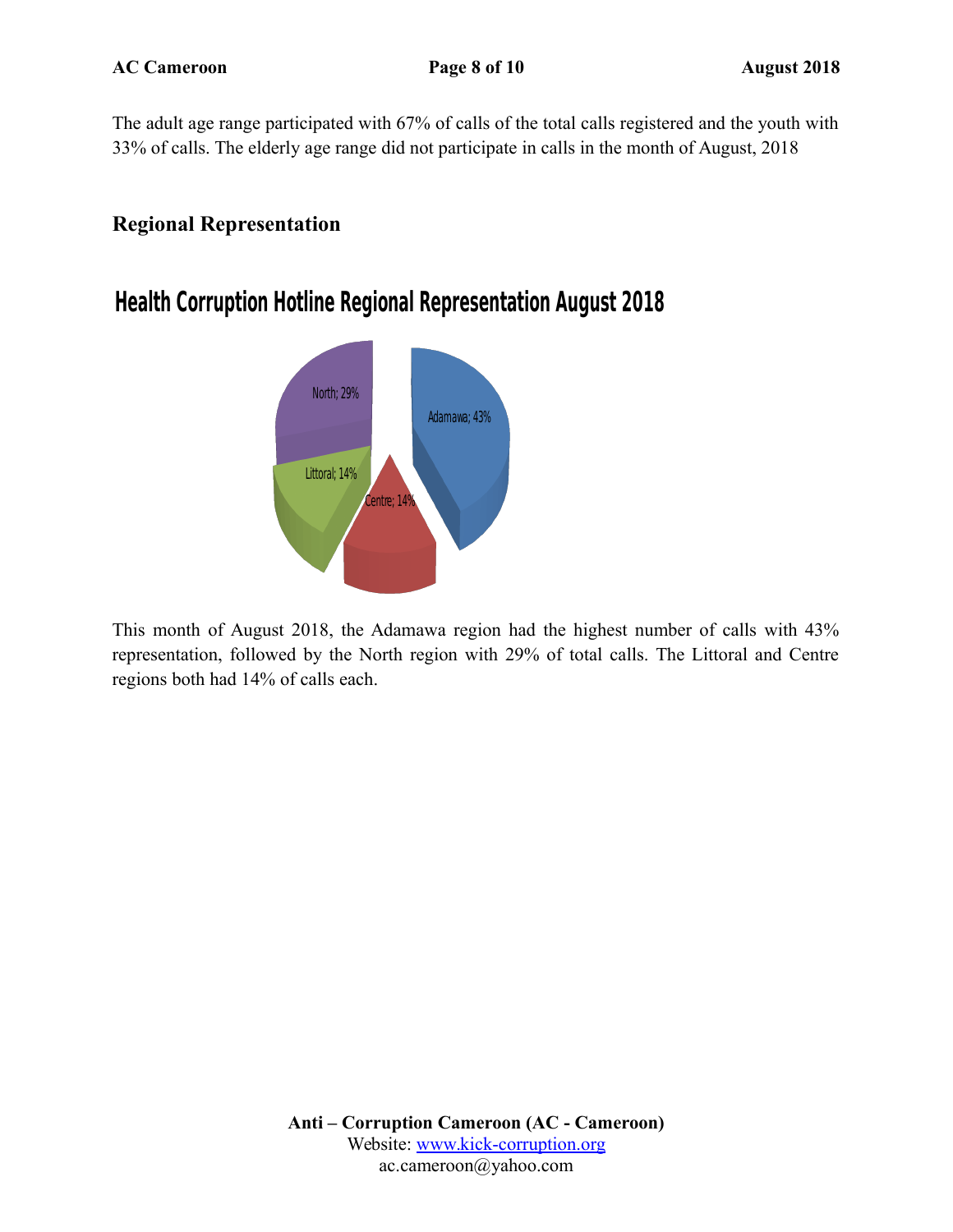#### **Finance AC received funds this month from NEU FOUNDATION**

**Rate: \$586.5**

| <b>Amount</b> in  | <b>Use</b>         | <b>Details</b>    | <b>Amount in USD</b> |
|-------------------|--------------------|-------------------|----------------------|
| <b>Francs CFA</b> |                    |                   |                      |
| 30,000            | <b>AC</b> Hotline  | 23 calls received | \$51.15              |
| 5,000             | <b>HC</b> Hotline  | 7 calls received  | \$8.52               |
| 14,250            | Investigations     | $\overline{0}$    | <b>\$0.0</b>         |
| $\overline{0}$    | Legal              | 01 case follow-up | <b>\$0.0</b>         |
| $\overline{0}$    | Media              | $\overline{0}$    | <b>\$0.0</b>         |
| 564,200           | Management         | Co-ordination     |                      |
|                   |                    |                   | \$961.98             |
| 500               | Office             | Bank charges      |                      |
|                   |                    |                   | \$0.852              |
| 613,950           | <b>TOTAL</b>       |                   |                      |
|                   | <b>Expenditure</b> |                   | \$1.046.8            |